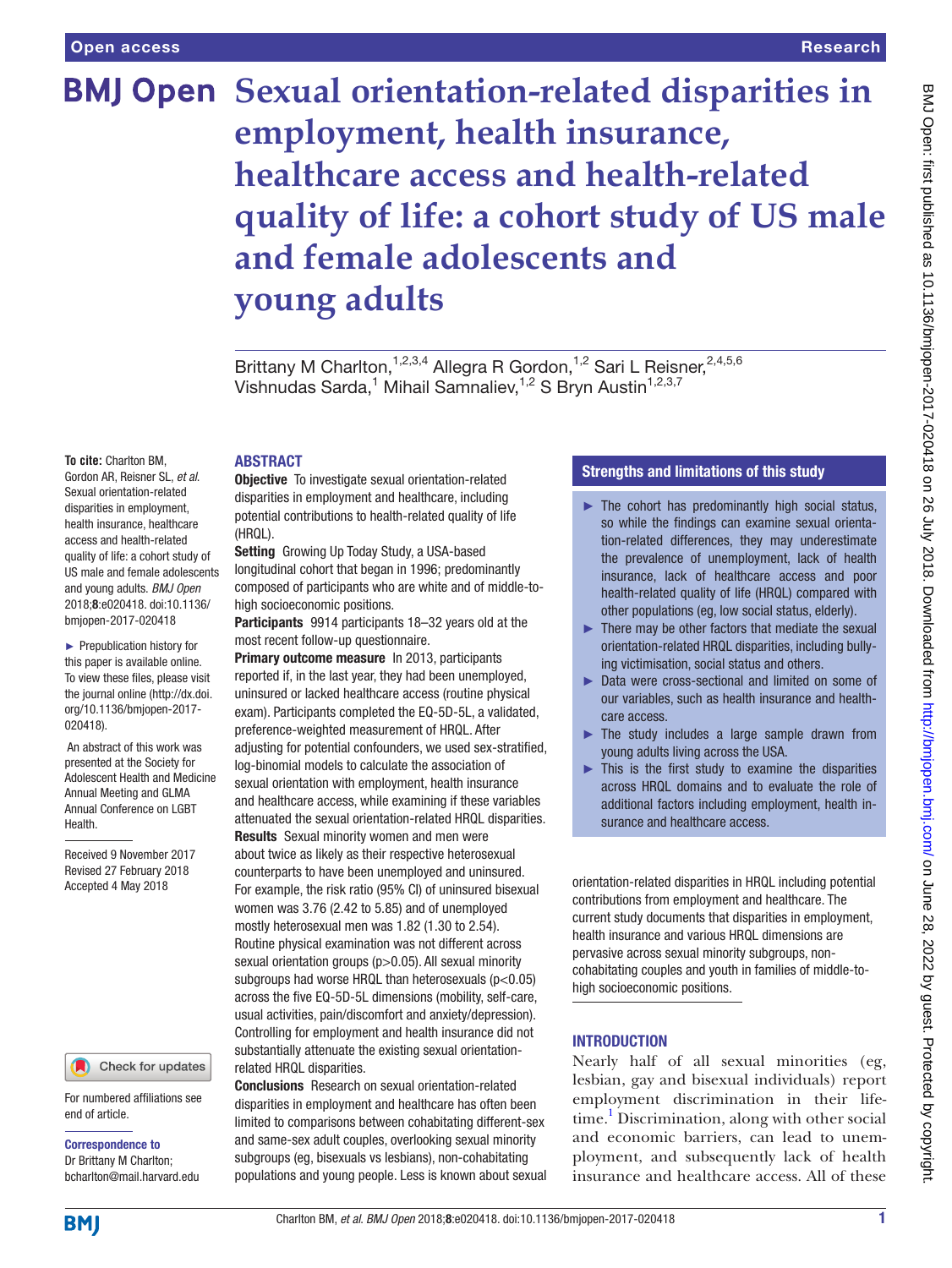factors may contribute to poor health-related quality of life (HRQL), which is a critical measure of health status. Comparing HRQL across different subpopulations can highlight disparities, as well as help to evaluate the cost-effectiveness of policies or programmes that reduce such disparities.<sup>2</sup>

Previous research has documented that, compared with heterosexuals, sexual minorities are more likely to be unemployed, lack health insurance and lack healthcare access.<sup>3-13</sup> However, these data are often limited to comparisons between cohabitating different-sex couples and same-sex adult couples, which precludes examination of differences in any other aspects such as among sexual minority subgroups (eg, bisexuals vs lesbians), non-cohabitating groups or young people. A few previous studies have also revealed that sexual minorities, on average, have worse quality of life than heterosexuals. $14-19$  But most of these data depend on limited measures of quality of life, including measures such as the Medical Outcomes Study 36-Item Short-Form Health Survey, which does not explicitly assess HRQL, including its multiple dimensions (eg, pain/discomfort, anxiety/depression). Additionally, few of these studies have examined potential mediators of the sexual orientation-related disparities in HRQL.

Documenting such disparities can provide policymakers with evidence to inform legislation that can lessen health inequities. For example, over half of the states across the USA currently have no employment non-discrimination law covering sexual orientation $^{20}$ . Using research to document the downstream consequences of unemployment health insurance, healthcare access and HRQL—can aid policymakers in crafting the necessary legal changes to lessen these inequities, such as federal employment non-discrimination laws. Therefore, the goal of this study was to leverage data from a USA-based longitudinal cohort of adolescents and young adults (ages 18–32) to examine sexual orientation-related disparities in employment, health insurance and healthcare access, while evaluating their contributions to HRQL disparities.

#### **METHODS**

#### Study population

For the last 20 years, questionnaire data have been collected annually in the Growing Up Today Study (GUTS) from the female and male offspring of the Nurses' Health Study 2 (NHS2) participants. The first wave of GUTS participants (GUTS1) was enrolled in 1996, when they were 9–14 years of age, and another wave aged 9–16years old was enrolled in 2004 (GUTS2), making the entire cohort 18–32 years of age at the last questionnaire wave in 2013. We originally sent questionnaires to GUTS1 and GUTS2 in alternating years, but since 2013 we have combined GUTS1 and GUTS2 into a single annual questionnaire. Participants' race/ethnicity is primarily white, and most of their families report a middle-to-high household income (64% of participants had an annual household income during their childhood of ≥\$75000).

The current analysis was limited to GUTS participants who reported their sexual orientation and information on measures of unemployment, health insurance, healthcare access and HRQL between baseline and at the end of follow-up in 2013 (n=9914).

#### Measures

## Sexual orientation

Detailed information about sexual orientation has been repeatedly collected in GUTS1 and GUTS2 using an item adapted from the Minnesota Adolescent Health Survey,<sup>[21](#page-7-5)</sup> which asks about feelings of attraction and identity. The item reads 'Which of the following best describes your feelings?' with the following response options: completely heterosexual (attracted to persons of the opposite sex), mostly heterosexual, bisexual (equally attracted to men and women), mostly homosexual, completely homosexual (gay/lesbian, attracted to persons of the same sex) and not sure.

Sexual orientation groups were modelled using the 2013 questionnaire data (the same questionnaire year as the latest outcome) as follows: completely heterosexual (reference group), mostly heterosexual, bisexual and lesbian/gay (made up from the mostly homosexual and completely homosexual groups). Missing data were limited and imputed from previous questionnaire waves. Respondents endorsing 'not sure' were excluded (n=69).

#### Unemployment

In 2010 (GUTS1 only) and 2013, participants reported their employment status. Response options included working full time, working part-time, student, volunteering, military, unemployed/laid off/looking for work, staying at home with children/taking care of family, on maternity or family leave, and not working due to illness or disability. We categorised participants as being unemployed/not working due to illness or disability in 2013 if they provided an affirmative response to the 'unemployed/laid off/looking for work' item or the 'not working due to illness or disability' item.

#### Lacking health insurance

The 2013 questionnaire asked participants whether they were covered by any kind of health insurance or healthcare plan (yes; no). We categorised participants as lacking health insurance in 2013 if they reported no such coverage.

#### Lacking healthcare access through routine physical exam

The use of routine physical exams was measured by asking about the timing of the last routine physical exam in 2013. We categorised participants who reported their last routine physical exam occurred >12 months before the questionnaire completion as not having healthcare access through a routine physical exam.

### Health-related quality of life

The 2013 questionnaire assessed HRQL using the EQ-5D-5L, $^{22}$  $^{22}$  $^{22}$  which is a validated, preference-weighted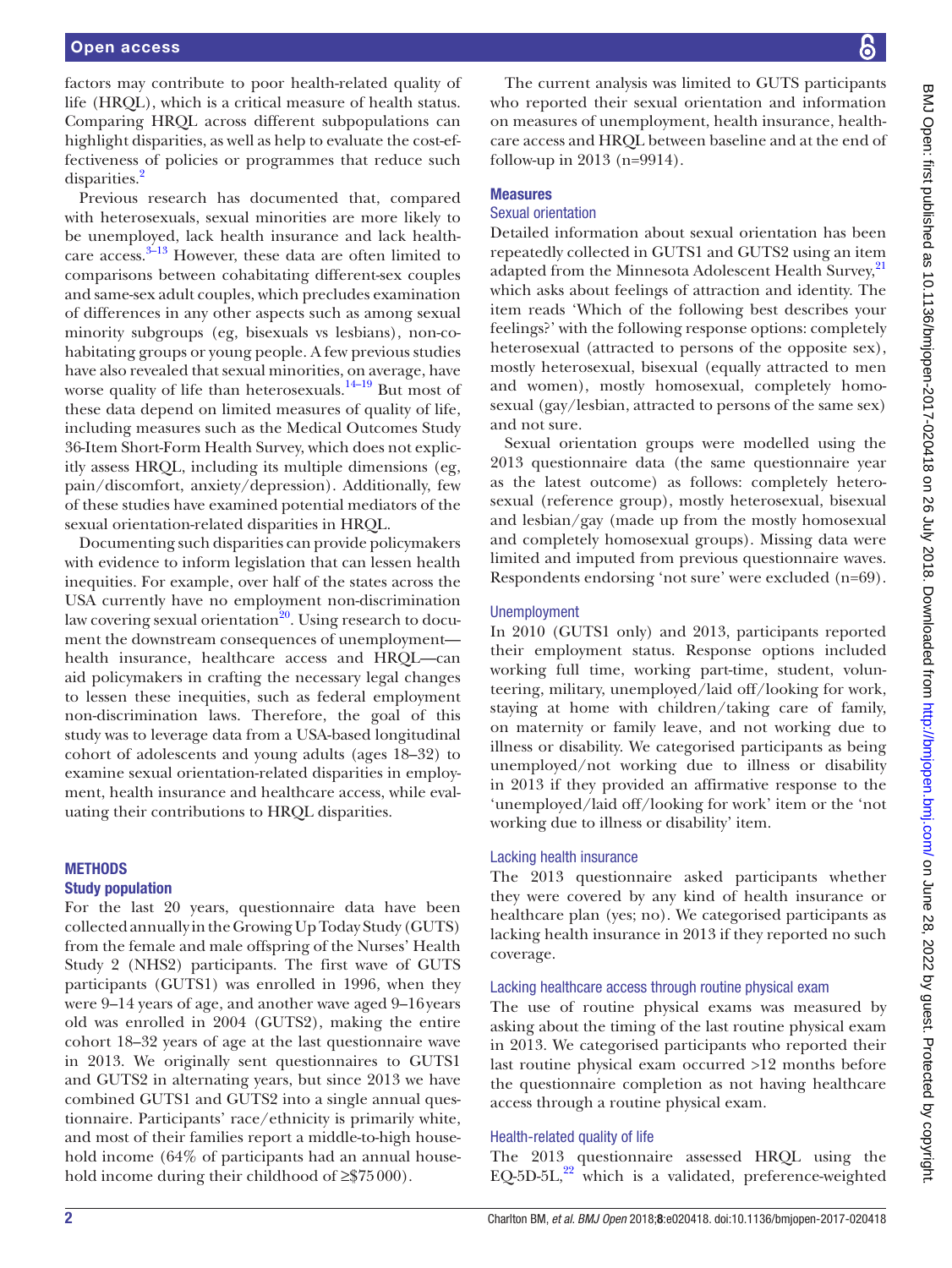Open access

measure. EQ-5D-5L is a standardised, generic instrument that is applicable to a wide range of health conditions and appropriate for use with adolescents and young adults. This measure can also be used to calculate quality-adjusted life years for economic analyses with USA-based population weights.

EQ-5D-5L assesses HRQL in five dimensions (mobility, self-care, usual activities, pain/discomfort and anxiety/ depression) by having participants report a dimension-specific score (1=no problems, 2=slight problems, 3=moderate problems, 4=severe problems and 5=extreme problems). Based on the EuroQol Group recommendations,<sup>23</sup> each physical functioning dimension was dichotomised into a score of 1 being 'no problems' vs scores of 2–5 being 'any problems'. The anxiety/depression dimension was dichotomised into scores of 1–2 being 'none or slight problems' vs scores of 3–5 being 'moderate, severe, or extreme problems', as has been done previously.<sup>24</sup>

All five dimensions were then used to create a summary HRQL index score.<sup>25</sup> Because EQ-5D-5L value sets are not yet available for the USA, in order to preference-weight the index score for US populations we relied on another value set to map the EQ-5D-5L responses to the previous version, the EQ-5D-3L. $^{26}$  This summary results in an index score that is calibrated to reflect the degree to which different health statuses are valued in the US population overall. The index scores for the US population range from the most severe impairment on all five dimensions, termed 'worse than death' (value=−0.109), to full health (value=1.0).<sup>[27](#page-8-1)</sup> Previous research suggests that an index score difference as small as 0.02 points can have a clinically meaningful difference. $28$  We also analysed the HRQL index score after dichotomising it as a score of 1 being 'full health' vs <1 being 'not full health'.

#### **Confounders**

Potential confounders included baseline age in years, race/ethnicity (white, another race/ethnicity), childhood socioeconomic position (annual household income from the NHS2 report in 2001 (<\$50000, \$50000–\$74999, \$75000–\$99999, ≥\$100000)), sex/gender, marital status in 2013 (married, not married), region of residence (West, Midwest, South or Northeast) and cohort (GUTS1, GUTS2). If a participant's data were missing for potential confounders, data were imputed from previous questionnaire years; if no such data were available for a participant, then multiple imputation procedures were used.

#### Statistical analysis

We first examined cross-sectional mean differences in employment, health insurance, healthcare access and HRQL measures across sexual orientation groups. Multivariate regression from log-binomial models was used for dichotomous outcomes to calculate risk ratios (RR) and 95%CIs. Linear regression with the robust sandwich estimator was used for continuous outcomes to calculate the betas  $(β)$  and SEs. In order to account for sibling clusters, we estimated the variance using generalised estimating equations with a compound symmetry working correlation matrix.

We calculated the RRs of experiencing unemployment, lacking health insurance or lacking healthcare access by sexual orientation groups (referent=completely heterosexual), adjusted for potential confounders. Analyses for HRQL measures followed the previously used two-step approach, $^{29\,30}$  by first dichotomising the index score  $(1 \text{ vs } < 1)$  and then using the continuous health index score in analyses restricted to those with lower HRQL (defined as health index scores <1). HRQL models were first adjusted for potential confounders, and then adjusted for employment, health insurance and healthcare access to explore attenuation. Previous research with this cohort<sup>[14](#page-7-3)</sup> suggests possible effect modification of the sexual orientation and HRQL association by sex/gender but not by cohort, so all analyses were stratified by sex/gender and adjusted for cohort. Analyses were conducted using SAS V.9.3.

#### Patient and public involvement

The public, including patients and study participants, was not involved in setting the research question or the outcome measures, nor was the public involved in developing plans for the study design, recruitment or implementation. The GUTS research results are regularly reported to study participants, including through newsletters and other communications.

### **RESULTS**

Of the 9914 participants in our sample, 7.5% were unemployed or not working due to illness or disability, 4.9% were uninsured, and 38.2% lacked healthcare access through a routine physical exam in the last year. As shown in [table](#page-3-0) 1, all of these outcomes varied by sexual orientation identity, with sexual minorities having more unemployment, less health insurance and less healthcare access (all p values <0.01, except among men, where healthcare access was not statistically different across sexual orientation groups). The mean HRQL index score was 0.90 for women and 0.92 for men and varied by sexual orientation identity, with sexual minorities having lower mean HRQL index scores compared with completely heterosexuals among both women and men  $(p<0.001)$ . Within each of the five HRQL domains, sexual minority women and men were more likely than heterosexuals to report worse health (p values ranged from <0.001 to 0.02, except among men, where self-care was not statistically different across sexual orientation groups).

Table 2 presents the RRs and 95% CIs for the association between sexual orientation and the risk of being unemployed, lacking health insurance or lacking healthcare access, adjusted for potential confounders. Compared with heterosexuals, sexual minority women and men were about twice as likely as their respective heterosexual counterparts to have been unemployed and uninsured. For example, bisexual women were at a higher risk than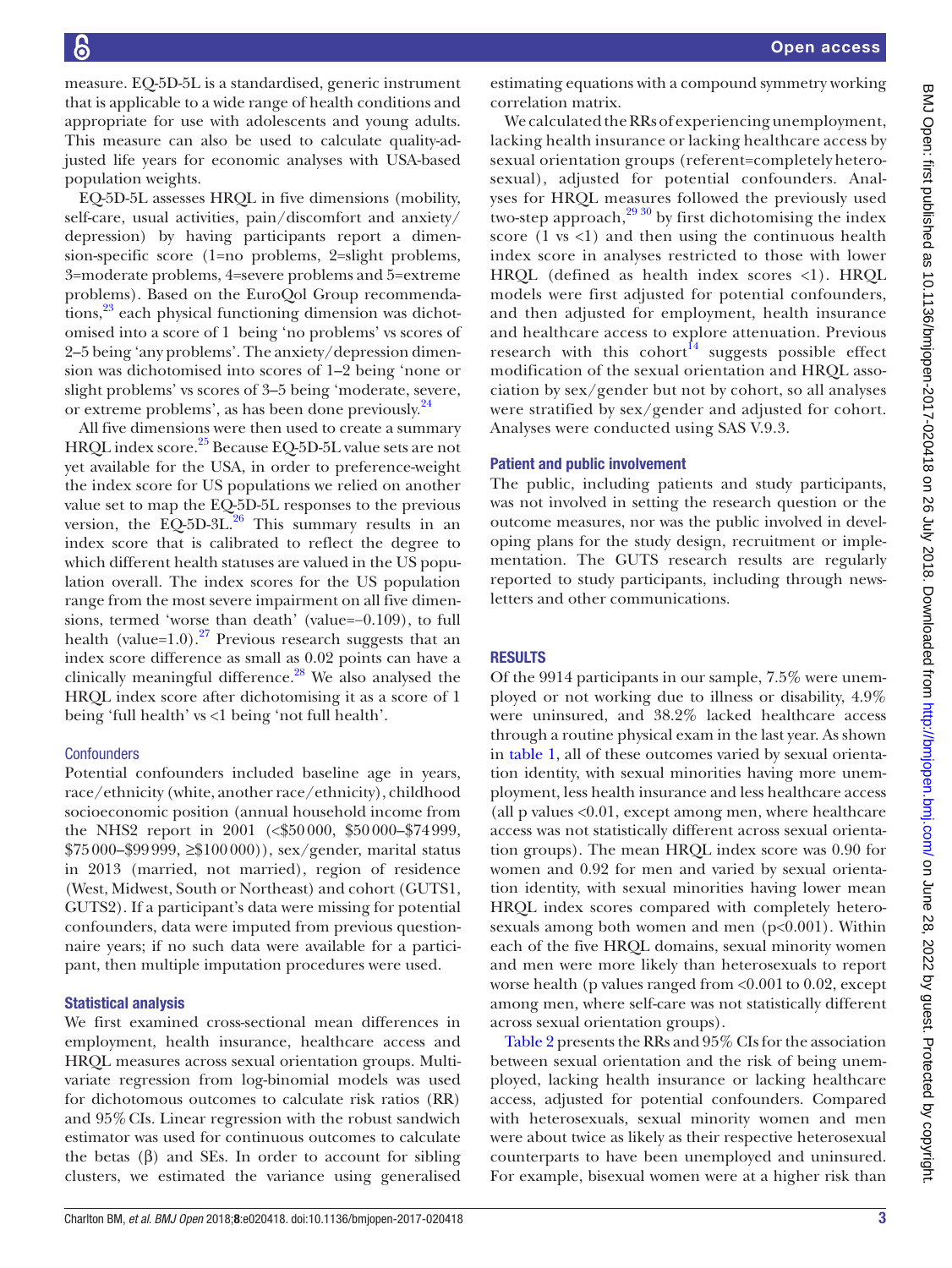<span id="page-3-0"></span>

| Open access                                                                                                                      |                                                                    |            |                 |             | ၆            |  |
|----------------------------------------------------------------------------------------------------------------------------------|--------------------------------------------------------------------|------------|-----------------|-------------|--------------|--|
|                                                                                                                                  |                                                                    |            |                 |             |              |  |
| <b>Table 1</b><br>Age-standardised characteristics of a cohort of US women and men by sex/gender and sexual orientation (n=9914) |                                                                    |            |                 |             |              |  |
|                                                                                                                                  | <b>Mostly</b><br><b>Completely</b><br>heterosexual<br>heterosexual |            | <b>Bisexual</b> | Lesbian/Gay |              |  |
| <b>Female (n=6663)</b>                                                                                                           | (n=5353)                                                           | (n=1037)   | (n=159)         | $(n=114)$   | P values*    |  |
| Age at baseline†, mean years (SD), range:<br>$18 - 32$                                                                           | 26.1(3.6)                                                          | 26.6 (3.4) | 25.5(3.6)       | 26.4(3.5)   | < 0.001      |  |
| Unemployed/not working due to illness or<br>disability in the last year‡, % (n)                                                  | 5.9 (317)                                                          | 10.5 (109) | 14.5 (23)       | 10.5(12)    | < 0.001      |  |
| Uninsured (lacked health insurance) in<br>the last year‡, % (n)                                                                  | 3.9(208)                                                           | 5.7(59)    | 13.8(22)        | 4.4(5)      | < 0.001      |  |
| Lacked a routine physical exam in the last<br>year $\ddagger$ , % (n)                                                            | 32.0 (1712)                                                        | 36.1 (374) | 40.3 (64)       | 37.7 (43)   | 0.01         |  |
| HRQL§ dimensions, % (n)                                                                                                          |                                                                    |            |                 |             |              |  |
| Mobility ≥slight problems                                                                                                        | 3.2(172)                                                           | 5.6(58)    | 13.2(21)        | 10.5(12)    | < 0.001      |  |
| Self-care ≥slight problems                                                                                                       | 0.5(28)                                                            | 1.3(13)    | 4.4(7)          | 1.8(2)      | < 0.001      |  |
| Usual activities ≥slight problems                                                                                                | 5.0 (267)                                                          | 12.3 (127) | 20.1 (32)       | 16.7(19)    | < 0.001      |  |
| Pain/discomfort ≥slight problems                                                                                                 | 26.5 (1418)                                                        | 36.8 (382) | 42.1 (67)       | 44.7 (51)   | < 0.001      |  |
| Anxiety/depression ≥moderate problems                                                                                            | 12.3 (658)                                                         | 22.6 (234) | 36.5(58)        | 29.0 (33)   | $<$ 0.001    |  |
| HRQL index score¶, mean (SD)                                                                                                     | 0.91(0.09)                                                         | 0.87(0.09) | 0.84(0.11)      | 0.85(0.10)  | < 0.001      |  |
| Less than full health (HRQL index score <1)                                                                                      | 54.6 (2924)                                                        | 73.3 (760) | 84.3 (134)      | 79.0 (90)   | < 0.001      |  |
| HRQL index score among those with less<br>than full health, mean (SD)                                                            | 0.84(0.06)                                                         | 0.83(0.06) | 0.80(0.09)      | 0.81(0.08)  | < 0.001      |  |
| Male (n=3251)                                                                                                                    | $(n=2805)$                                                         | $(n=268)$  | (n=25)          | (n=153)     |              |  |
| Age at baseline†, mean years (SD), range:<br>$18 - 32$                                                                           | 25.9(3.7)                                                          | 26.1(3.7)  | 24.6(3.8)       | 25.9(3.6)   | 0.26         |  |
| Unemployed/not working due to illness or<br>disability in the last year‡, % (n)                                                  | 7.8(218)                                                           | 15.3(41)   | 8.0(2)          | 11.1(17)    | < 0.001      |  |
| Uninsured (lacked health insurance) in<br>the last year‡, % (n)                                                                  | 5.2(147)                                                           | 9.7(26)    | 0.0(0)          | 11.1(17)    | < 0.001      |  |
| Lacked a routine physical exam in the last<br>year‡, % (n)                                                                       | 48.8 (1369)                                                        | 47.8 (128) | 36.0(9)         | 54.9 (84)   | 0.26         |  |
| HRQL§ dimensions, % (n)                                                                                                          |                                                                    |            |                 |             |              |  |
| Mobility ≥slight problems                                                                                                        | 3.1(86)                                                            | 6.3(17)    | 8.0(2)          | 2.6(4)      | 0.02         |  |
| Self-care ≥slight problems                                                                                                       | 0.6(18)                                                            | 1.1(3)     | 4.0(1)          | 0.0(0)      | 0.11         |  |
| Usual activities ≥slight problems                                                                                                | 3.8(107)                                                           | 10.5 (28)  | 8.0(2)          | 5.9(9)      | < 0.001      |  |
| Dain/discomfort Selight problems                                                                                                 | 251/711                                                            | 38 8 (104) | 320(8)          | 21212       | $\sim$ 0.011 |  |

Pain/discomfort ≥slight problems 25.4 (711) 38.8 (104) 32.0 (8) 24.2 (37) <0.001 Anxiety/depression ≥moderate problems 10.2 (285) 25.8 (69) 24.0 (6) 28.1 (43) <0.001 HRQL index score§, mean (SD)  $0.92 (0.09)$   $0.87 (0.11)$   $0.86 (0.12)$   $0.89 (0.09)$  <0.001 Less than full health (HRQL index score <1) 47.3 (1329) 70.2 (188) 76.0 (19) 68.0 (104) <0.001 HRQL index score among those with less than full health, mean (SD)  $0.84 (0.06)$   $0.82 (0.08)$   $0.82 (0.11)$   $0.84 (0.06)$  <0.001

\*P values were calculated using analysis of variance for continuous variables and  $\chi^2$  test for categorical variables (including those with a zero frequency cell such as the self-care HRQL dimension).

†Multiple imputation used in subsequent analyses for any missing covariates data. Per cent missing: race/ethnicity (1.2%), marital status (0.2%), socioeconomic position (17.8%) and geographical region (0.1%).

‡As reported in 2013.

§Health-related quality of life (HRQL) measured by the EQ-5D-5L, a validated preference-weighted measure for US populations.

¶Possible scores ranged from −0.109 ('worse than death') to 1 ('full health').

heterosexual women of being uninsured (RR 3.76 (95% CI 2.42 to 5.85)), and mostly heterosexual men were more likely than heterosexual men to have been unemployed (RR 1.82 (95% CI 1.30 to 2.54)). The use of a routine

physical exam was not statistically different across sexual orientation groups.

[Table](#page-4-0) 3 presents the RRs and 95% CIs for the association between sexual orientation identity and the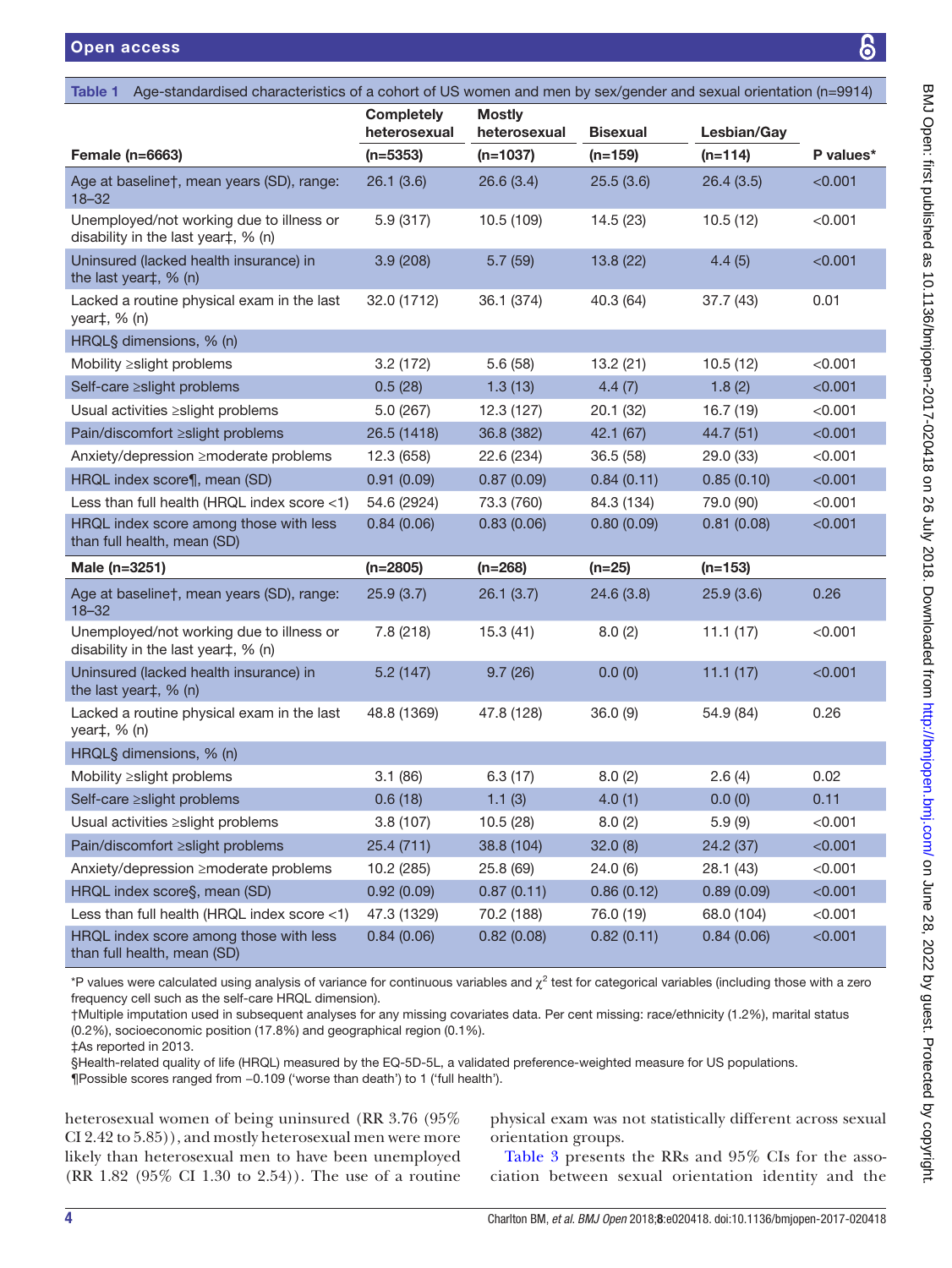Table 2 Multivariable<sup>\*</sup> risk ratios of experiencing unemployment or lacking health insurance or lacking healthcare access in a cohort of US men and women by sex/gender and sexual orientation (n=9914)

|                                                                          | Relative risk (95% CI)     |                            |                       |                                |  |
|--------------------------------------------------------------------------|----------------------------|----------------------------|-----------------------|--------------------------------|--|
|                                                                          | Completely<br>heterosexual | <b>Mostly heterosexual</b> | <b>Bisexual</b>       |                                |  |
| Female $(n=6663)$                                                        | $(n=5353)$                 | (n=1037)                   | $(n=159)$             | $(n=114)$                      |  |
| Unemployed/not working due to illness or<br>disability in the last yeart | $1.00$ (ref)               | $1.68$ (1.35 to 2.09)      | 2.39 (1.56 to 3.65)   | 1.84 (1.03 to 3.27)            |  |
| Uninsured (lacked health insurance) in<br>the last yeart                 | $1.00$ (ref)               | 1.39 (1.04 to 1.86)        | 3.76 (2.42 to 5.85)   | 1.18 (0.49 to 2.88)            |  |
| Lacked a routine physical exam in the last<br>year†                      | $1.00$ (ref)               | 1.12 (1.00 to 1.25)        | 1.26 (0.98 to 1.62)   | 1.17 (0.86 to 1.58)            |  |
| Male (n=3251)                                                            | $(n=2805)$                 | (n=268)                    | $(n=25)$              | $(n=153)$                      |  |
| Unemployed/not working due to illness or<br>disability in the last yeart | $1.00$ (ref)               | 1.82 (1.30 to 2.54)        | 1.00 (0.25 to 4.06)   | 1.49 (0.91 to $2.45$ )         |  |
| Uninsured (lacked health insurance) in<br>the last yeart                 | $1.00$ (ref)               | 1.67 (1.10 to 2.54)        | NA‡                   | 2.21 (1.33 to 3.65)            |  |
| Lacked a routine physical exam in the last<br>year†                      | $1.00$ (ref)               | $0.97$ (0.81 to 1.16)      | $0.77$ (0.40 to 1.49) | 1.13 $(0.90 \text{ to } 1.40)$ |  |

\*Adjusted for age, race/ethnicity, childhood household income (reported by the mother in 2001), geographical region and cohort; multiple imputation used for missing covariates.

†As reported in 2013.

‡Every bisexual man reported health insurance coverage in 2013 so no risk ratio was computed.

NA, not available; ref, reference.

risk of having poorer HRQL (index score <1 vs 1). Model 0 demonstrates that, after accounting for potential confounders, sexual minority women and men had elevated risk of less than full health relative to completely heterosexuals. The addition of unemployment (model 1), lacking health insurance (model 2), lacking routine physical exam (model 3) or all three of these combined (model 4) did not substantially

<span id="page-4-0"></span>Table 3 Multivariable\* risk ratios of experiencing less than full health (HRQL index score <1vs HRQL index score=1) in a cohort of US men and women by sex/gender and sexual orientation (n=9914)

|                                                                                  | Relative risk (95% CI)            |                                |                                |                                |  |
|----------------------------------------------------------------------------------|-----------------------------------|--------------------------------|--------------------------------|--------------------------------|--|
|                                                                                  | <b>Completely</b><br>heterosexual | <b>Mostly</b><br>heterosexual  | <b>Bisexual</b>                | Lesbian/Gay                    |  |
| Female $(n=6663)$                                                                | $(n=5353)$                        | $(n=1037)$                     | $(n=159)$                      | $(n=114)$                      |  |
| Model 0: sociodemographics                                                       | $1.00$ (ref)                      | 1.33 (1.27 to 1.39)            | 1.53 (1.42 to 1.65)            | 1.42 (1.29 to 1.57)            |  |
| Model 1: model $0 +$ unemployed                                                  | $1.00$ (ref)                      | 1.32 (1.26 to 1.38)            | 1.51 (1.40 to 1.62)            | 1.41 (1.28 to 1.56)            |  |
| Model 2: model $0 +$ uninsured                                                   | $1.00$ (ref)                      | 1.32 (1.27 to 1.38)            | 1.50 $(1.39 \text{ to } 1.61)$ | 1.42 (1.29 to 1.57)            |  |
| Model 3: model $0 +$ lacked routine<br>physical exam                             | $1.00$ (ref)                      | 1.33 (1.27 to 1.39)            | 1.53 (1.42 to 1.65)            | 1.42 (1.29 to 1.57)            |  |
| Model 4: model $0 +$ unemployed<br>+ uninsured + lacked routine<br>physical exam | $1.00$ (ref)                      | 1.32 (1.26 to 1.38)            | 1.48 (1.37 to 1.60)            | 1.41 (1.28 to 1.56)            |  |
| Male (n=3251)                                                                    | $(n=2805)$                        | $(n=268)$                      | $(n=25)$                       | $(n=153)$                      |  |
| Model 0: sociodemographics                                                       | $1.00$ (ref)                      | 1.46 $(1.34 \text{ to } 1.60)$ | 1.62 (1.29 to 2.03)            | 1.43 $(1.27 \text{ to } 1.60)$ |  |
| Model 1: model $0 +$ unemployed                                                  | $1.00$ (ref)                      | 1.43 (1.31 to 1.57)            | 1.62 (1.28 to 2.05)            | 1.41 (1.26 to 1.58)            |  |
| Model 2: model $0 +$ uninsured                                                   | $1.00$ (ref)                      | 1.46 (1.33 to 1.59)            | 1.63 (1.29 to 2.04)            | 1.42 (1.26 to 1.59)            |  |
| Model 3: model $0 +$ lacked routine<br>physical exam                             | $1.00$ (ref)                      | 1.46 (1.34 to 1.60)            | 1.62 (1.29 to 2.03)            | 1.43 (1.27 to 1.60)            |  |
| Model 4: model 0 + unemployed<br>+ uninsured + lacked routine<br>physical exam   | $1.00$ (ref)                      | 1.43 (1.31 to 1.56)            | 1.62 (1.28 to 2.05)            | $1.41(1.26 \text{ to } 1.58)$  |  |

\*Adjusted for age, race/ethnicity, childhood household income (reported by the mother in 2001), geographical region and cohort; multiple imputation used for missing covariates.

HRQL, health-related quality of life; ref, reference.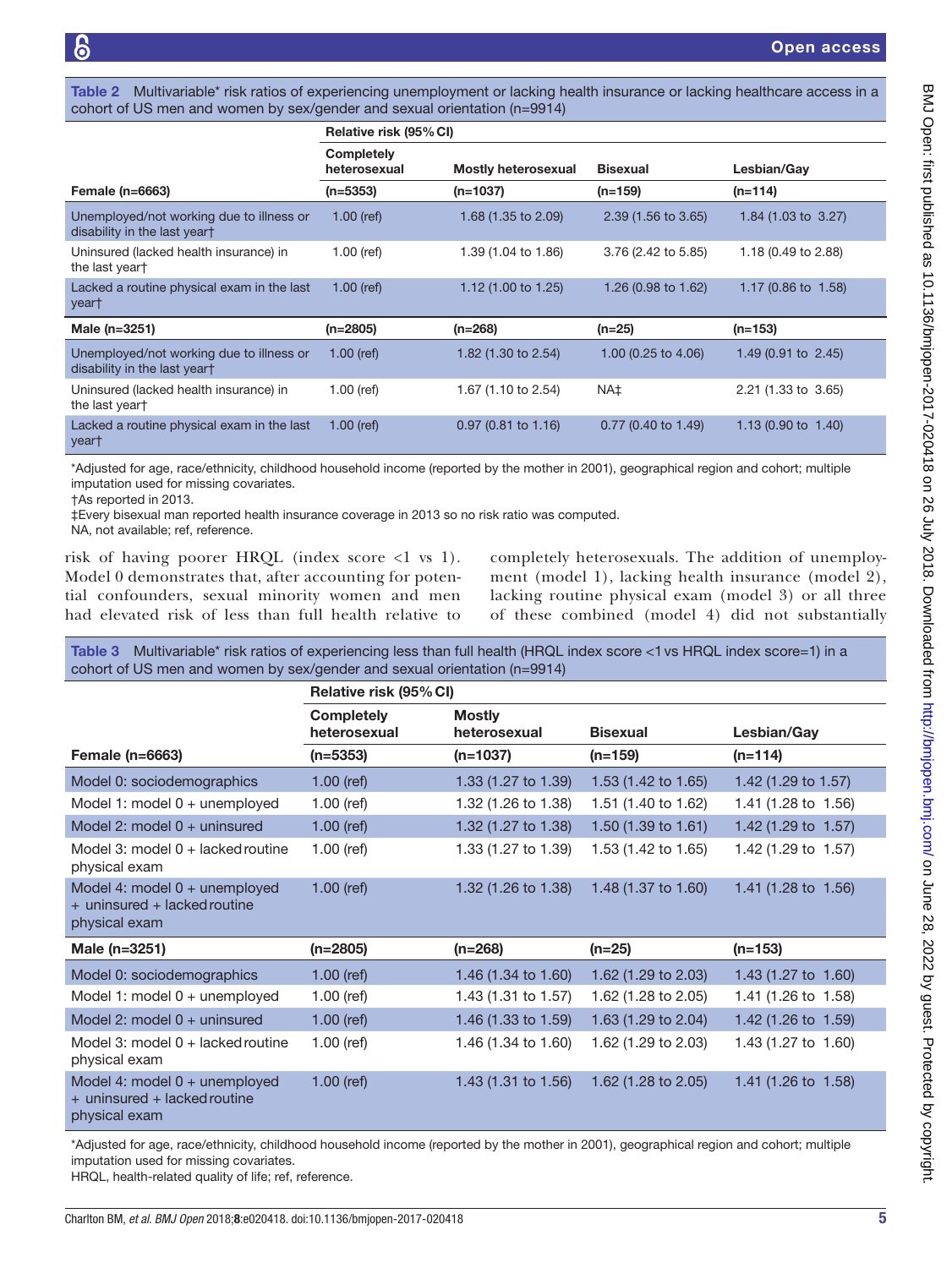<span id="page-5-0"></span>Table 4 Multivariable\* linear associations between sexual orientation and HRQL index score in young adulthood among those who reported less than full health (score <1) in a cohort of US men and women by sex/gender (n=5547)

|                                                                                     | $\beta$ (SE)               |          |                 |          |                 |          |
|-------------------------------------------------------------------------------------|----------------------------|----------|-----------------|----------|-----------------|----------|
|                                                                                     | <b>Mostly heterosexual</b> |          | <b>Bisexual</b> |          | Lesbian/Gav     |          |
| <b>Female (n=3908)</b>                                                              | $(n=760)$                  | P values | $(n=134)$       | P values | $(n=90)$        | P values |
| Model 0: sociodemographics                                                          | $-0.010(0.003)$            | < 0.001  | $-0.034(0.008)$ | < 0.001  | $-0.026(0.008)$ | 0.002    |
| Model 1: model<br>$0 +$ unemployed                                                  | $-0.010(0.003)$            | < 0.001  | $-0.033(0.008)$ | < 0.001  | $-0.025(0.008)$ | 0.002    |
| Model 2: model $0 +$ uninsured                                                      | $-0.010(0.003)$            | < 0.001  | $-0.033(0.008)$ | < 0.001  | $-0.026(0.008)$ | 0.002    |
| Model 3: model<br>$0 +$ lacked routine physical<br>exam                             | $-0.010(0.003)$            | < 0.001  | $-0.034(0.008)$ | < 0.001  | $-0.025(0.008)$ | 0.002    |
| Model 4: model<br>$0 +$ unemployed<br>+ uninsured + lacked routine<br>physical exam | $-0.009(0.003)$            | < 0.001  | $-0.033(0.008)$ | < 0.001  | $-0.025(0.008)$ | 0.002    |
| Male (n=1639)                                                                       | $(n=188)$                  |          | $(n=19)$        |          | $(n=104)$       |          |
| Model 0: sociodemographics                                                          | $-0.020(0.006)$            | 0.001    | $-0.021(0.025)$ | 0.40     | $-0.004(0.006)$ | 0.47     |
| Model 1: model<br>$0 +$ unemployed                                                  | $-0.019(0.006)$            | 0.002    | $-0.022(0.025)$ | 0.38     | $-0.003(0.006)$ | 0.54     |
| Model 2: model $0 +$ uninsured                                                      | $-0.020(0.006)$            | 0.001    | $-0.022(0.025)$ | 0.38     | $-0.004(0.006)$ | 0.54     |
| Model 3: model<br>$0 +$ lacked routine physical<br>exam                             | $-0.020(0.006)$            | 0.001    | $-0.021(0.025)$ | 0.40     | $-0.004(0.006)$ | 0.47     |
| Model 4: model<br>$0 +$ unemployed<br>+ uninsured + lacked routine<br>physical exam | $-0.019(0.006)$            | 0.002    | $-0.022(0.025)$ | 0.38     | $-0.003(0.006)$ | 0.58     |

\*Adjusted for age, race/ethnicity, childhood household income (reported by the mother in 2001), geographical region and cohort; multiple imputation used for any missing covariates; completely heterosexual is the reference.

attenuate the associations between sexual orientation and HRQL.

[Table](#page-5-0) 4 presents the results for the multivariable linear regression of HRQL restricted to those with less than full health (index score  $\langle 1 \rangle$ ). The patterns were similar to those provided in [table](#page-4-0) 3, with sexual minorities having lower HRQL compared with their completely heterosexual peers, and these relationships were not substantially attenuated after accounting for the effects of unemployment, lacking health insurance and lacking a routine physical exam.

### **DISCUSSION**

Sexual minority women and men are more likely than heterosexuals to have been unemployed and uninsured in early adulthood. Within each of the five HRQL dimensions, sexual minorities were also more likely than their heterosexual peers to report worse health. These disparities are pervasive in a US population that predominantly holds high social status with regard to race/ethnicity and socioeconomic position.

The existing literature on sexual orientation-related employment disparities primarily focuses on its

contribution to more poverty among sexual minorities compared with heterosexuals. $4-6$  13 Sexual minority women, as well as sexual minority people of colour, appear to be especially vulnerable to poverty. Badgett and Schneebaum<sup>[5](#page-7-11)</sup> documented that policies to reduce wage gaps between heterosexual men and various sexual minority groups, including women and people of colour, can significantly reduce poverty. Although there is limited research on sexual orientation and employment status, data from the 2010 American Community Survey compare male same-sex couples and female same-sex couples with different-sex couples, all of which are cohabitating. These data reveal that cohabitating women in same-sex couples are more likely than women or men in cohabitating different-sex couples to be unemployed or not in the labour force. An estimated 40.4% of cohabitating women in same-sex couples were unemployed or not in the workforce compared with 21.8% of cohabitating men in same-sex relationships and 25.5% of cohabitating women and men in different-sex couples. Women in same-sex couples benefit the least from employment as a way out of poverty because even among employed groups, women are at the highest risk of being in poverty.<sup>[6](#page-7-12)</sup> The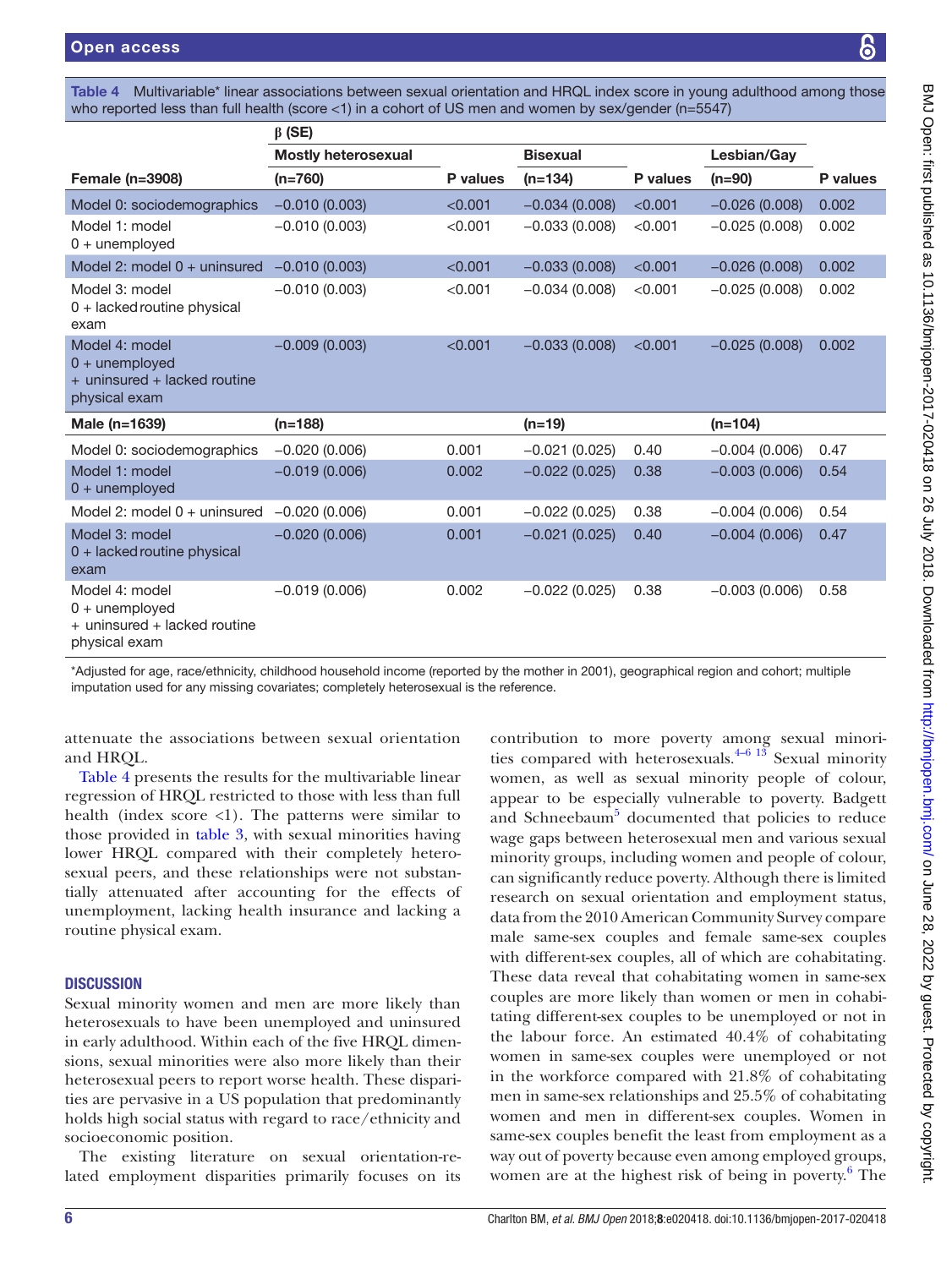Open access

findings of the present study support these data, revealing higher unemployment among sexual minority women compared with heterosexual women. We also found larger employment disparities among sexual minority men, possibly because our sample was not restricted to cohabitating participants.

Other studies have documented sexual orientation-related disparities in health insurance and healthcare access. For example, one of the largest nationally representative samples recently revealed that women in same-sex relationships were significantly less likely than women in different-sex relationships to have health insurance or to have had a check-up in the last year. Men in same-sex relationships in that sample were also less likely than men in different-sex relationships to have health insurance but more likely to have a check-up in the last year.<sup>[7](#page-7-13)</sup> The present study supports most of the same patterns and a similar magnitude of health insurance and healthcare access disparities. A number of other studies document these same health insurance and healthcare access disparities using a cohabitating-based approach,  $391112$  and these results have also been repeated in other non-cohabitating samples as well. $4810$  However, many of these studies use samples that have limited statistical power, collapse sexual minority subgroups (eg, lesbians and bisexuals) and are restricted to older adults who are in cohabitating relationships. The present study overcomes those challenges with a large sample allowing for improved statistical power and stratified sexual minority subgroups during late adolescent and early adulthood.

Our findings support the previous research that has identified lower HRQL among sexual minorities $14-19$ using other quality of life measures. $31-35$  Bisexual and lesbian women in the USA-based NHS2 cohort had lower HRQL scores than heterosexuals.<sup>15</sup> Certain sexual minority groups, including bisexual women and heterosexual men with same-sex partners, had lower HRQL scores than their heterosexual peers without same-sex partners in the state-based Representative California Quality of Life Survey.[16](#page-7-15) Men who have sex with men in a Swedish sample had lower psychosocial HRQL scores than their heterosexual peers.<sup>17</sup> Other studies among college students have also identified lower quality of life among sexual minority women and men, including one sample from Nigeria<sup>18</sup> and another from Cuba, Norway, India and South Africa.[19](#page-7-18) Another study from a USA-based sample in Washington state was restricted to sexual minorities, and therefore lacked a heterosexual comparison group; in this sample, young bisexual women had worse HRQL than their lesbian peers, but these patterns reversed during mid-life when lesbians had worse HRQL.<sup>[36](#page-8-5)</sup> Research on sexual orientation-related HRQL disparities using the EQ-5D-5L is scarce, but this measure was used in two recent publications, one from the GUTS cohort<sup>[14](#page-7-3)</sup> and another based on a sample in Barcelona, Spain.<sup>37</sup> The current findings support these two publications' findings that sexual minorities participants presented worse HRQL than heterosexuals, and

the current study also adds new insights. For example, the previous GUTS publication did not include estimates of the different HRQL dimensions—nor the contribution from employment and healthcare—and the Spanish sample was not large enough to examine sexual minority subgroups.

In addition to the differences observed in the current study comparing sexual minorities with heterosexuals, there were also notable differences comparing men and women, as well as across sexual orientation subgroups. Male participants were more likely than female participants to have lacked a physical exam within the last year, but less likely than female participants to have experienced pain/discomfort (one of the five HRQL dimensions). These patterns align with existing literature on men being less likely than women to seek healthcare,<sup>38</sup> and the prevalence of pain that women experience compared with men.<sup>39</sup> While the primary analyses examined sexual minority subgroups in relation to the completely heterosexual group, some striking patterns emerged comparing sexual minority subgroups with one another. For example, bisexual women were the most likely to have been uninsured (13.8%) compared with completely heterosexual (3.9%) women, as well as compared with mostly heterosexual (5.7%) and lesbian  $(4.4\%)$  women (p<0.001). These findings align with the literature documenting that bisexuals often experience some of the highest burdens of adverse health, even compared with other sexual minority subgroups.<sup>40</sup>

The GUTS cohort is made up of children of the NHS2 participants, so the results in this sample may not generalise to other populations; this cohort is predominantly of white race/ethnicity, their mothers are all nurses and the annual household income of the majority of the participants during their childhood was ≥\$75000. Given this high social status, our estimates may underestimate the prevalence of unemployment, lack of health insurance, lack of healthcare access and poor HRQL. However, the fact that these disparities are pervasive in a cohort that predominantly holds high social status is striking. While our focus was on employment, health insurance and healthcare access, there may be other factors that mediate the sexual orientation-related HRQL disparities, including bullying victimisation, social status and others.<sup>14</sup> The lack of explanation in these disparities by HRQL in this cohort may be due to the participants' young age. Future research should explore how employment and healthcare may interact with age to drive worse HRQL as people age. Data were cross-sectional and limited on some of our variables such as health insurance and healthcare access. Future longitudinal studies could explore more detailed types of health insurance coverage as well as other measurements of healthcare access.

This study has a number of strengths, including the large sample drawn from young adults living across the USA. Building off the recently published data of sexual orientation-related disparities of HRQL index scores,<sup>[14](#page-7-3)</sup> this is the first study to examine these disparities across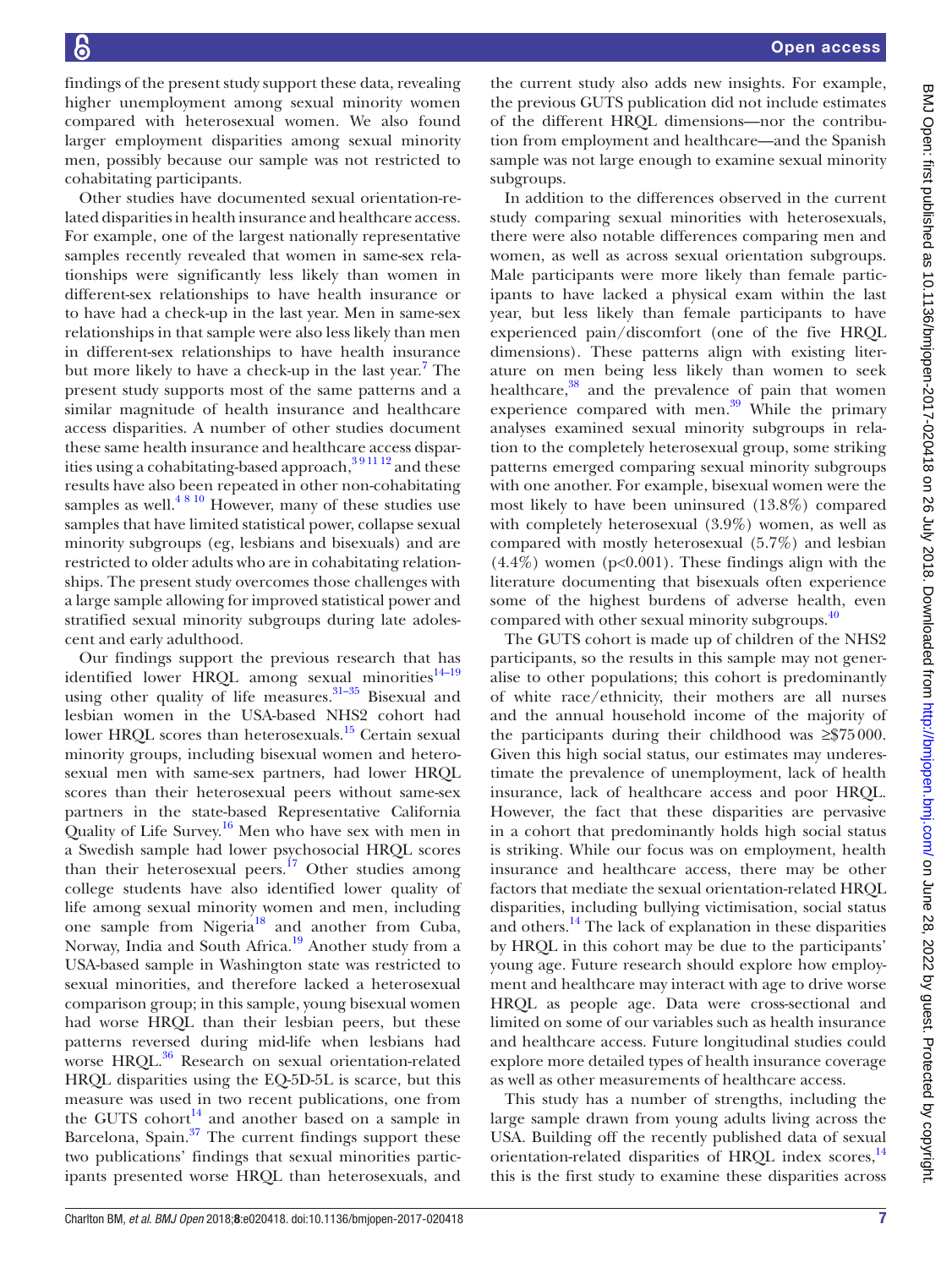#### Open access

HRQL domains and sexual minority subgroups while also evaluating the role of additional factors including employment, health insurance and healthcare access. Using the EQ-5D-5L to measure HRQL allows the findings to be incorporated into cost-effectiveness research, which can inform public policy decisions.

These sexual orientation-related disparities in employment and health insurance in a population with high social status highlight the ubiquity of sexual orientation inequities in the employment and healthcare systems. The US Supreme Court's recent expansion of marriage rights to adults nationwide in same-sex relationships should lessen some of the sexual orientation-related disparities in health insurance. However, the adverse effects of previous bans are likely to persist. $41\frac{42}{2}$  Additionally, 28 states across the USA currently have no employment non-discrimination law covering sexual orientation—3 of these states have laws preventing the passage or enforcement of local non-discrimination laws[.20](#page-7-4) Until all people, regardless of sexual orientation, are treated equally in the eyes of the law, including with non-discrimination laws protecting employment as well as housing, public accommodations and credit/lending, sexual orientation-related health disparities will persist.

#### Author affiliations

<sup>1</sup>Division of Adolescent/Young Adult Medicine, Boston Children's Hospital, Boston, Massachusetts, USA

<sup>2</sup>Department of Pediatrics, Harvard Medical School, Boston, Massachusetts, USA <sup>3</sup>Channing Division of Network Medicine, Department of Medicine, Brigham and Women's Hospital, Boston, Massachusetts, USA

4 Department of Epidemiology, Harvard TH Chan School of Public Health, Boston, Massachusetts, USA

5 Division of General Pediatrics, Boston Children's Hospital, Boston, Massachusetts, USA

6 The Fenway Institute, Fenway Health, Boston, Massachusetts, USA <sup>7</sup>Department of Social and Behavioral Sciences, Harvard TH Chan School of Public Health, Boston, Massachusetts, USA

Contributors BMC conceptualised the project, supervised the analyses, and led the development and writing of the article. SBA supervised the data collection and, along with ARG, SLR and MS, aided in the interpretation of data and critically reviewed the manuscript for important intellectual content. VS conducted the analyses.

Funding BMC was supported by grant F32HD084000 and SBA by R01HD057368 and R01HD066963 from the Eunice Kennedy Shriver National Institute of Child Health and Human Development, National Institutes of Health. Additional funds were provided to BMC by GLMA: Health Professionals Advancing LGBT Equality's Lesbian Health Fund and by MRSG CPHPS 130006 from the American Cancer Society. SLR was partly supported by grant CER-1403-12625 from the Patient-Centered Outcomes Research Institute.

#### Competing interests None declared.

Patient consent Obtained.

Ethics approval This study was approved by the Brigham and Women's Hospital Institutional Review Board.

Provenance and peer review Not commissioned; externally peer reviewed.

Data sharing statement No additional data available.

Open access This is an open access article distributed in accordance with the terms of the Creative Commons Attribution (CC BY 4.0) license, which permits others to distribute, remix, adapt and build upon this work, for commercial use, provided the original work is properly cited. See: [http://creativecommons.org/](http://creativecommons.org/licenses/by/4.0/) [licenses/by/4.0/](http://creativecommons.org/licenses/by/4.0/)

© Article author(s) (or their employer(s) unless otherwise stated in the text of the article) 2018. All rights reserved. No commercial use is permitted unless otherwise expressly granted.

#### **REFERENCES**

- <span id="page-7-0"></span>1. Sears B, Mallory C. *Documented Evidence of Employment Discrimination & Its Effects on LGBT People*: The Williams Institute, 2011.
- <span id="page-7-1"></span>2. Miller W, Robinson LA, Lawrence RS, *Valuing health for regulatory cost-effectiveness analysis*. Washington, D.C: National Academies Press, 2006.
- <span id="page-7-2"></span>3. Badgett MVL, Ash MA. Separate and unequal: the effect of unequal access to employment-based health insurance on gay, lesbian, and bisexual people. *Contemp Econ Policy* 2006;24:582–99.
- <span id="page-7-10"></span>4. Austin EL, Irwin JA. Health behaviors and health care utilization of southern lesbians. *[Womens Health Issues](http://dx.doi.org/10.1016/j.whi.2010.01.002)* 2010;20:178–84.
- <span id="page-7-11"></span>5. Badgett MVL, Schneebaum A. *The impact of wage equality on sexual orientation poverty gaps*: The Williams Institute, 2015.
- <span id="page-7-12"></span>6. Badgett MVL, Durso LE, Schneebaum A. *New patterns of poverty in the lesbian, gay, and bisexual community*: The Williams Institute, 2013.
- <span id="page-7-13"></span>7. Buchmueller T, Carpenter CS. Disparities in health insurance coverage, access, and outcomes for individuals in same-sex versus different-sex relationships, 2000-2007. *[Am J Public Health](http://dx.doi.org/10.2105/AJPH.2009.160804)* 2010;100:489–95.
- 8. Diamant AL, Wold C, Spritzer K, *et al*. Health behaviors, health status, and access to and use of health care: a population-based study of lesbian, bisexual, and heterosexual women. *[Arch Fam Med](http://dx.doi.org/10.1001/archfami.9.10.1043)* 2000;9:1043–51.
- 9. Gonzales G, Blewett LA. National and state-specific health insurance disparities for adults in same-sex relationships. *[Am J Public Health](http://dx.doi.org/10.2105/AJPH.2013.301577)* 2014;104:e95–e104.
- Gonzales G, Henning-Smith C. The affordable care act and health insurance coverage for lesbian, gay, and bisexual adults: analysis of the behavioral risk factor surveillance system. *[LGBT Health](http://dx.doi.org/10.1089/lgbt.2016.0023)* 2017;4:62–7.
- 11. Heck JE, Sell RL, Gorin SS. Health care access among individuals involved in same-sex relationships. *[Am J Public Health](http://dx.doi.org/10.2105/AJPH.2005.062661)* 2006;96:1111–8.
- 12. Pals H, Waren W. Winners and losers in health insurance: access and type of coverage for women in same-sex and opposite-sex partnerships. *[Women Health](http://dx.doi.org/10.1080/03630242.2013.870633)* 2014;54:94–114.
- 13. Prokos AH, Keene JR. Poverty among cohabiting gay and lesbian, and married and cohabiting heterosexual families. *[J Fam Issues](http://dx.doi.org/10.1177/0192513X09360176)* 2010;31:934–59.
- <span id="page-7-3"></span>14. Austin SB, Gordon AR, Ziyadeh NJ, *et al*. Stigma and health-related quality of life in sexual minorities. *[Am J Prev Med](http://dx.doi.org/10.1016/j.amepre.2017.05.007)* 2017;53:559–66. Epub ahead of print.
- <span id="page-7-14"></span>15. Case P, Austin SB, Hunter DJ, *et al*. Sexual orientation, health risk factors, and physical functioning in the Nurses' Health Study II. *[J](http://dx.doi.org/10.1089/jwh.2004.13.1033)  [Womens Health](http://dx.doi.org/10.1089/jwh.2004.13.1033)* 2004;13:1033–47.
- <span id="page-7-15"></span>16. Cochran SD, Mays VM. Physical health complaints among lesbians, gay men, and bisexual and homosexually experienced heterosexual individuals: results from the California Quality of Life Survey. *[Am J](http://dx.doi.org/10.2105/AJPH.2006.087254)  [Public Health](http://dx.doi.org/10.2105/AJPH.2006.087254)* 2007;97:2048–55.
- <span id="page-7-16"></span>17. Eriksson LE, Berglund T. Health-related quality of life in homo- and bisexual men attending a sexually transmitted disease clinic in Sweden. *[Int J STD AIDS](http://dx.doi.org/10.1258/095646207780132442)* 2007;18:207–11.
- <span id="page-7-17"></span>18. Boladale M, Olakunle O, Olutayo A, *et al*. Sexual orientation and quality of life among students of Obafemi Awolowo University (OAU), Nigeria. *[Afr Health Sci](http://dx.doi.org/10.4314/ahs.v15i4.3)* 2015;15:1065–73.
- <span id="page-7-18"></span>19. Traeen B, Martinussen M, Vittersø J, *et al*. Sexual orientation and quality of life among university students from Cuba, Norway, India, and South Africa. *[J Homosex](http://dx.doi.org/10.1080/00918360903005311)* 2009;56:655–69.
- <span id="page-7-4"></span>20. Movement Advancement Project. Non-Discrimination Laws. 2017 [http://www.lgbtmap.org/equality-maps/non\\_discrimination\\_laws](http://www.lgbtmap.org/equality-maps/non_discrimination_laws) (accessed 28 Jun 2017).
- <span id="page-7-5"></span>21. Remafedi G, Resnick M, Blum R, *et al*. Demography of sexual orientation in adolescents. *[Pediatrics](http://www.ncbi.nlm.nih.gov/pubmed/1557267)* 1992;89:714–21.
- <span id="page-7-6"></span>22. Johnson JA, Coons SJ. Comparison of the EQ-5D and SF-12 in an adult US sample. *[Qual Life Res](http://dx.doi.org/10.1023/A:1008809610703)* 1998;7:155–66.
- <span id="page-7-7"></span>23. EuroQol Group. EQ-5D-5L. 2017 [https://euroqol.org/eq-5d](https://euroqol.org/eq-5d-instruments/eq-5d-5l-about/)[instruments/eq-5d-5l-about/](https://euroqol.org/eq-5d-instruments/eq-5d-5l-about/) (accessed 12 Jan 2017).
- <span id="page-7-8"></span>24. Gordon AR, Krieger N, Okechukwu CA, *et al*. Decrements in healthrelated quality of life associated with gender nonconformity among U.S. adolescents and young adults. *[Qual Life Res](http://dx.doi.org/10.1007/s11136-017-1545-1)* 2017;26:2129–38.
- <span id="page-7-9"></span>25. Agency for Healthcare Research and Quality. U.S. valuation of the EuroQol EQ-5 health states: research initiative in clinical economics.